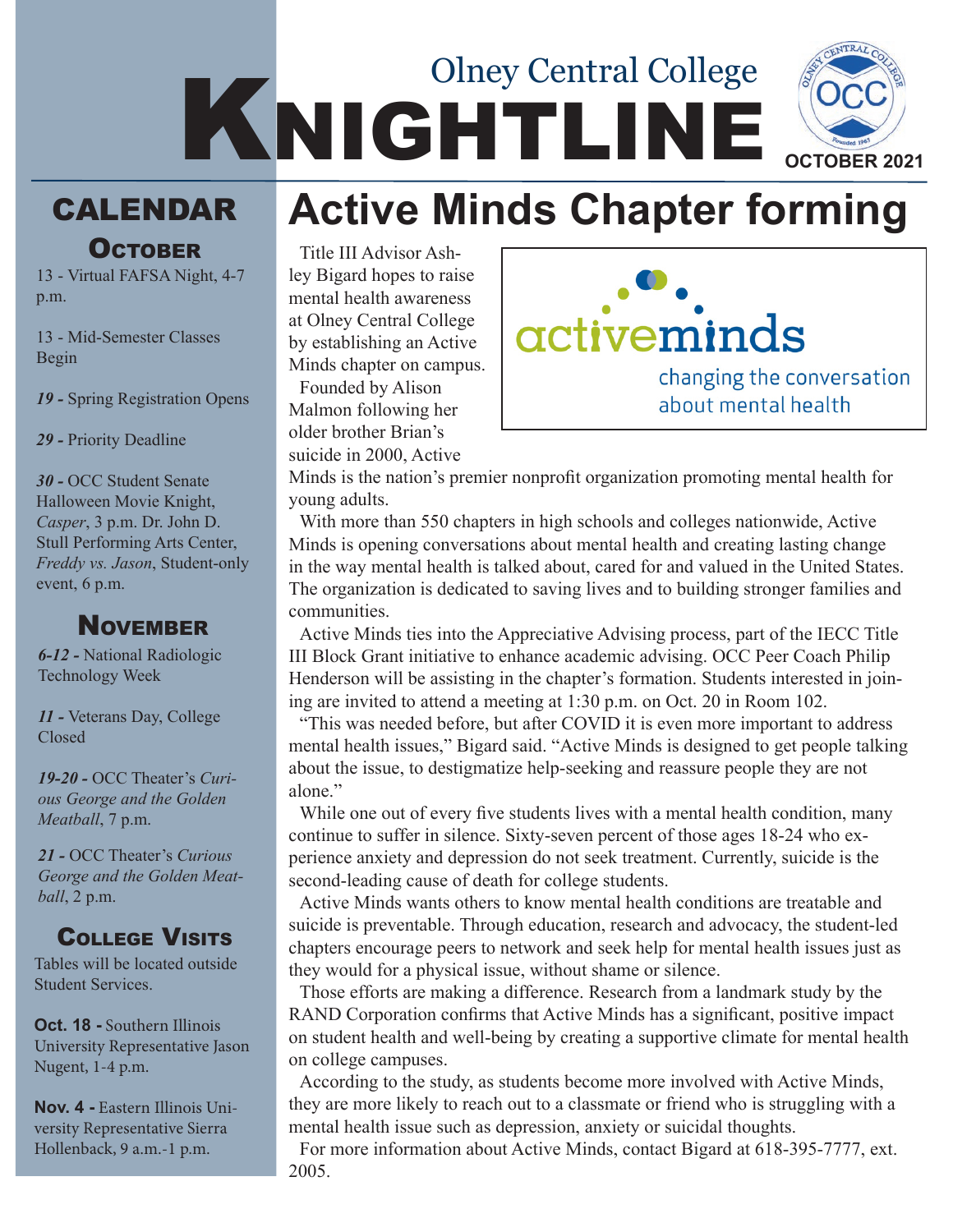# OCC Student Senate Halloween Movie Knight Oct. 30

The Olney Central College Student Senate will host a Halloween Movie Knight on Oct. 30 in the Dr. John D. Stull Performing Arts Center.

A family-friendly event featuring, *Casper*, will be held from 3 to 5 p.m. with a costume contest. Categories are Most Creative, Scariest and Cutest. Prizes will be awarded following the movie.

Children must be accompanied by a family member. A freewill donation will be accepted at the door.

OCC students are invited to watch *Freddy vs. Jason* at 6 p.m. Students must present their OCC ID at the door. Each student may bring one guest.

Refreshments will be available including pizza, water, popcorn and candy.

Masks are recommended for both events.



# OCC Priority Deadline Oct. 29

Illinois Eastern Community Colleges Chancellor Ryan Gower is urging prospective students to apply before the October 29 priority deadline to be the first in line for Student Success Scholarships.

"A college education continues to be one of the best vehicles to improve an individual's quality of life," Gower said. "Students who graduate with a two-year degree from IECC will — on average earn \$300,000 more in lifetime earnings than high school graduates. If they go on to earn a bachelor's degree, they will earn approximately \$750,000 more in lifetime earnings than high school graduates."

With these increased earning potentials, Gower says it is not surprising more students are attending college now than in past years. Unfortunately, far too many students and their parents are taking on unnecessary levels of student debt in the process, with the average student debt in the United States just over \$30,000.

"We are encouraging area students to apply to IECC early because we want them to make informed decisions about how they can approach



their college education differently," Gower said. "When a student starts at Olney Central College, they not only receive a high-quality education, they save about \$40,000 over their first two years of college. No matter how you look at it, attending Olney Central College is a smart financial decision."

Make Olney Central College your priority! Take the first step toward a high-quality, nationally recognized education and apply for free at www.iecc.edu/priority. Submit your application and complete the Free Application for Federal Student Aid (FAFSA) by the October 29 priority deadline to maximize your financial award. Students will receive an estimated cost of attendance by mid-November.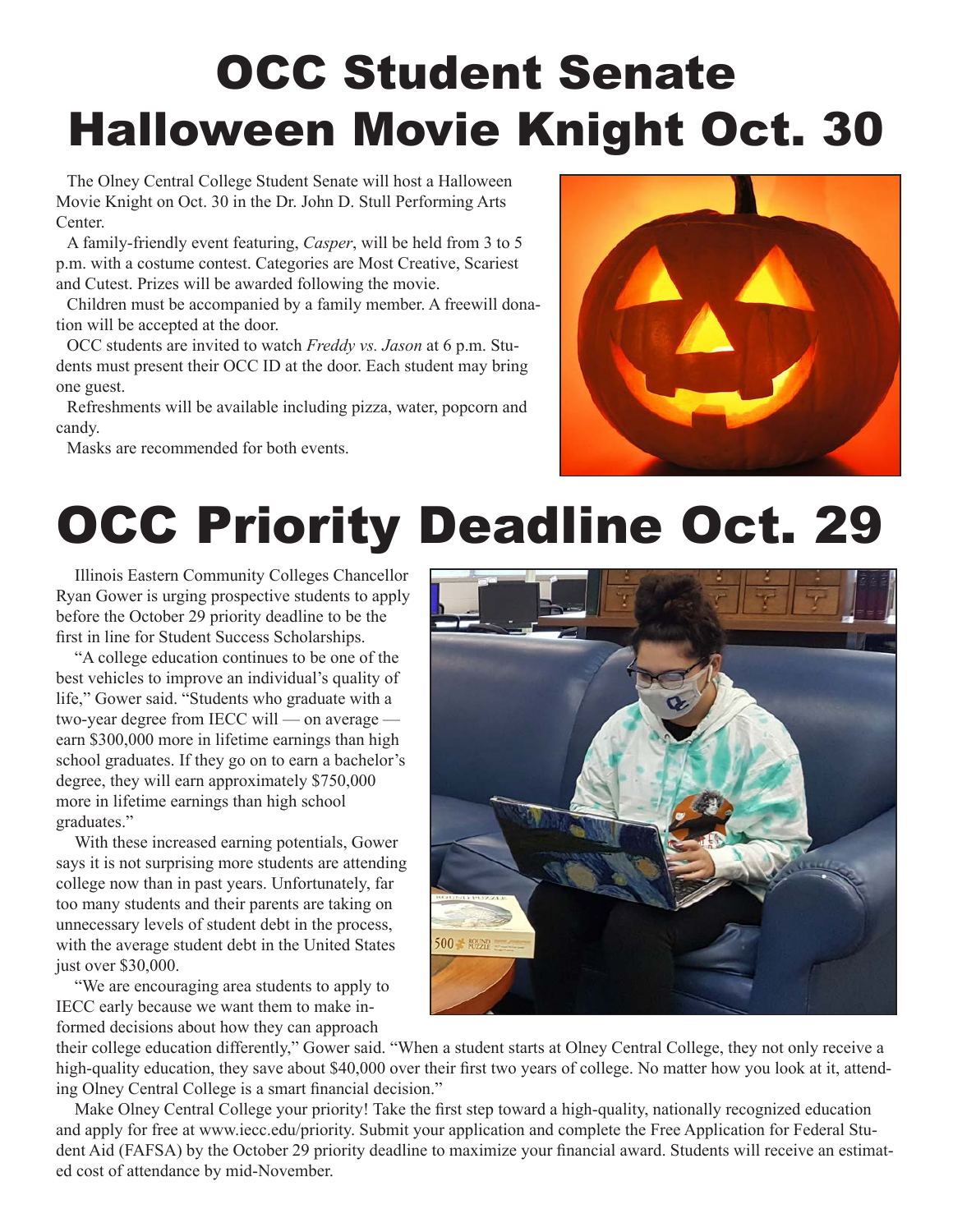## **Ashley Bigard gives webinar presentation highlighting Appreciate Advising success**

Title III Advising Specialist Ashley Bigard shared Illinois Eastern Community College's success with Appreciative Advising during a webinar on Oct. 13.

The event was hosted by Signal Vine, the provider of IECC's text messaging platform. Olney Central College began utilizing the service in 2019. Its implementation coincided with the district's move toward Appreciative Advising under the IECC Title III Block Grant initiative to enhance academic advising.

During her presentation, Bigard discussed the six phases of Appreciative Advising — Disarm, Discover, Dream, Design, Deliver and Don't Settle — along with how OCC is using texting to complement the appreciative advising protocol.

"I think it has been an amazing addition to our Student Services and advising staff as a whole," Bigard said. "I love being able to engage more with the students and expand our reach. We can send specific messages and streamline them to groups instead of texting one person at a time."

The ability to connect with students through text messaging has also increased efficiency for Student Services advisors and staff, giving them the

ability to send appointment reminders, registration announcements and even directions to sign up for IECC alerts. Financial Aid has used messaging to disseminate scholarship information.

With the two-way communication service, advisors can reach out to new students and establish relationships before they ever arrive on campus.

"We can utilize it to make them feel comfortable and let them know we are excited to see them," Bigard said. "Appreciate advising conversations are open-ended and allow us to learn about the students. As we discover more about them, we can let students know we are here for them, and we are on their team. In appreciative advising, we learn what their dreams are and working with the students, we build a plan together to achieve those goals."

Bigard's webinar included actual text messaging exchanges — with the students' names removed — to highlight the types of interactions occurring at OCC. She also explained how text messaging is being used for new initiatives including the Peer Coach Program.

Through Signal Vine, OCC Peer Coach Philip Henderson can connect with new students by checking in on them and fielding any questions that



may arise to ensure they are getting the help and assistance they need to be successful.

Bigard's presentation featured comments from Henderson along with those of Kyrah Buchanan, who utilizes text messaging in her capacity as the nursing program advisor at Lincoln Trail College.

Signal Vine also includes an analytic feature, which enables Bigard to review student response to each message. Monitoring the response rates allows Bigard to tailor future messages to maximize student engagement.

### Schedule your registration appointment now



Spring semester registration opens Oct. 19 at Olney Central College.

To schedule an advisement appointment, call 618-395- 7777 or stop by Student Services. New students can apply for free at www.iecc.edu/apply.

The Spring 2022 schedule is available at www.iecc.edu/ schedules.

OCC will offer several spring Community Education classes including community band, oil painting, quilting and woodworking. Visit www.iecc.edu/occ/communityed for a complete course listing.

Spring classes start Monday, Jan. 10.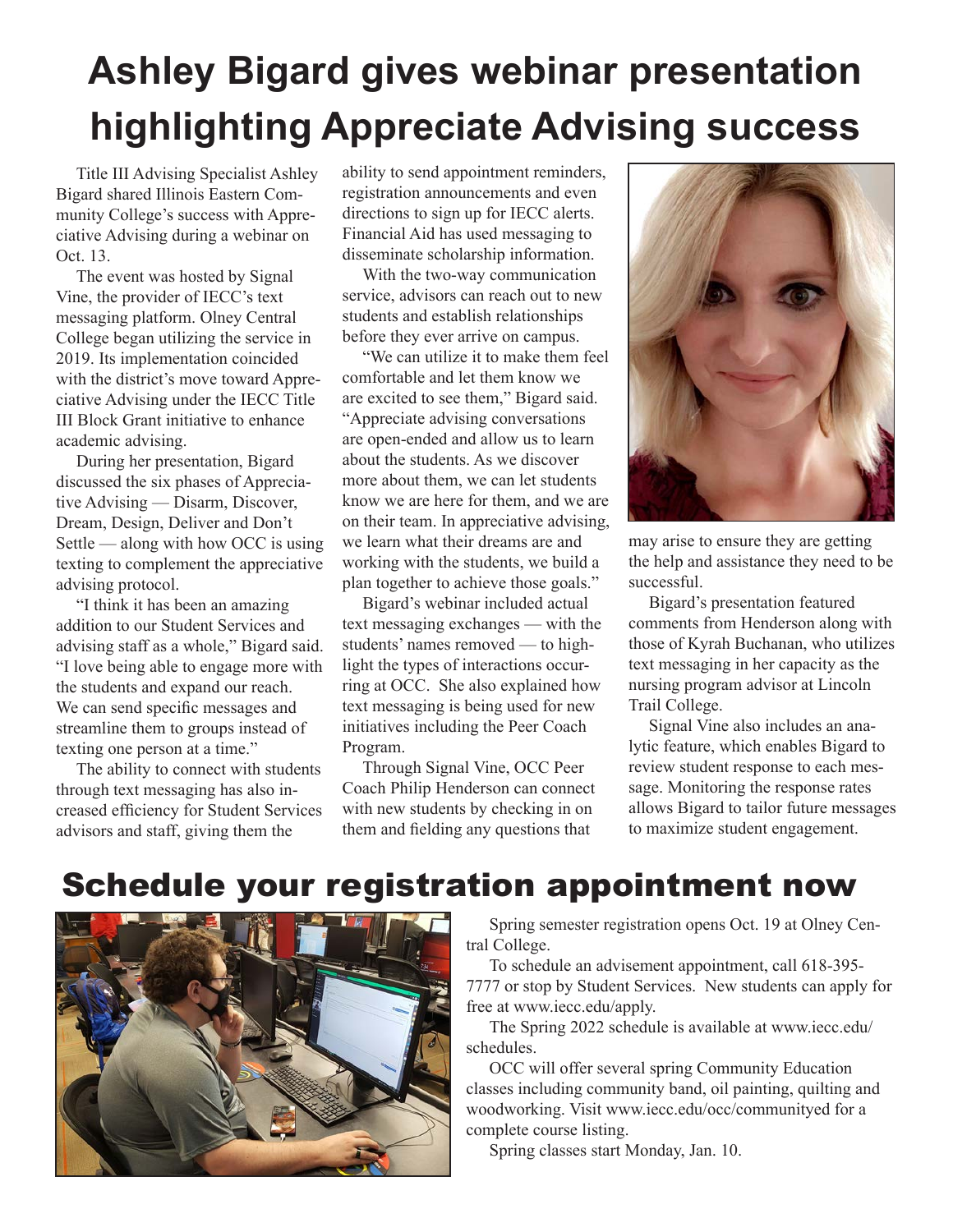

## **Blue Knights looking to build on success with mix of veteran and new players**

Head Coach Casey Wyllie enters his second season at the helm of Olney Central College Men's Basketball expecting great potential from a mix of veteran and new players hungry to build on last season's success.

The Blue Knights wrapped up the 2020-2021 campaign ranked 24th in the final NJCAA Division 1 poll, with a 14-7 overall record in the COVID-shortened season. The team also finished second in both Region 24 and Great Rivers Athletics Conference play.

Individual players earning high accolades were Elijah Farr and Cobie Montgomery. Farr was named Co-player of the Year in Region 24 and was selected All-Conference and 2nd team All-American, while Montgomery was named All-Region 24 as well as All-Conference.

Last year's accomplishments extended beyond the hardwood into the classroom. Wyllie is building a culture stressing both "books and

basketball," which was evident as the Blue Knights were named Region 24 Academic Team of the Year. The team grade point average of 3.19 was the highest of any squad in Region 24. The Blue Knights also finished No. 13 in the country in team GPA.

"I am excited to begin the season," Wyllie said. "There were a lot of unknowns last year. This year the entire world seems a lot more normal. We're more comfortable going in that things will be closer to normal this season. I am excited we are playing a full season with fans. Last year everything was up in the air. We're playing in three jamborees and a preseason scrimmage. We didn't have that opportunity last year."

The Blue Knights' lineup features four returning players in CE Talton, Jordan Graham, Joseph Dalton and Dillon Harrison, a red-shirt freshman.

"Having those four back here for a second year is huge for our culture," Wyllie said. "They are great players

who are showing our freshmen guys our standards."

Talton, a 6'3" guard, was one of two Blue Knight players to play and start all 21 games last season. He averaged 10 points and 2 rebounds and earned the Great Rivers Athletic Conference Sportsmanship Award.

"Having him come back with his experience and leadership is huge both on and off the floor, Wyllie added.

The Blue Knights also will get a lift from 6'3" guard Graham, who averaged 7 points and 3 rebounds last year and 6'5" guard/forward Harrison, who gave the team 6 points and 2 rebounds per game. Dalton, 6'5" guard/forward, averaged 3.5 points and 1.6 rebounds.

Also bringing previous college-level play to OCC is forward Chaz Hinds of Indianapolis. A 6'8" sophomore transfer from Kankakee Community College, Hinds averaged 13 points last year and was an All-Region and All-Conference player in Region 4.

**See Blue Knights, Page 5**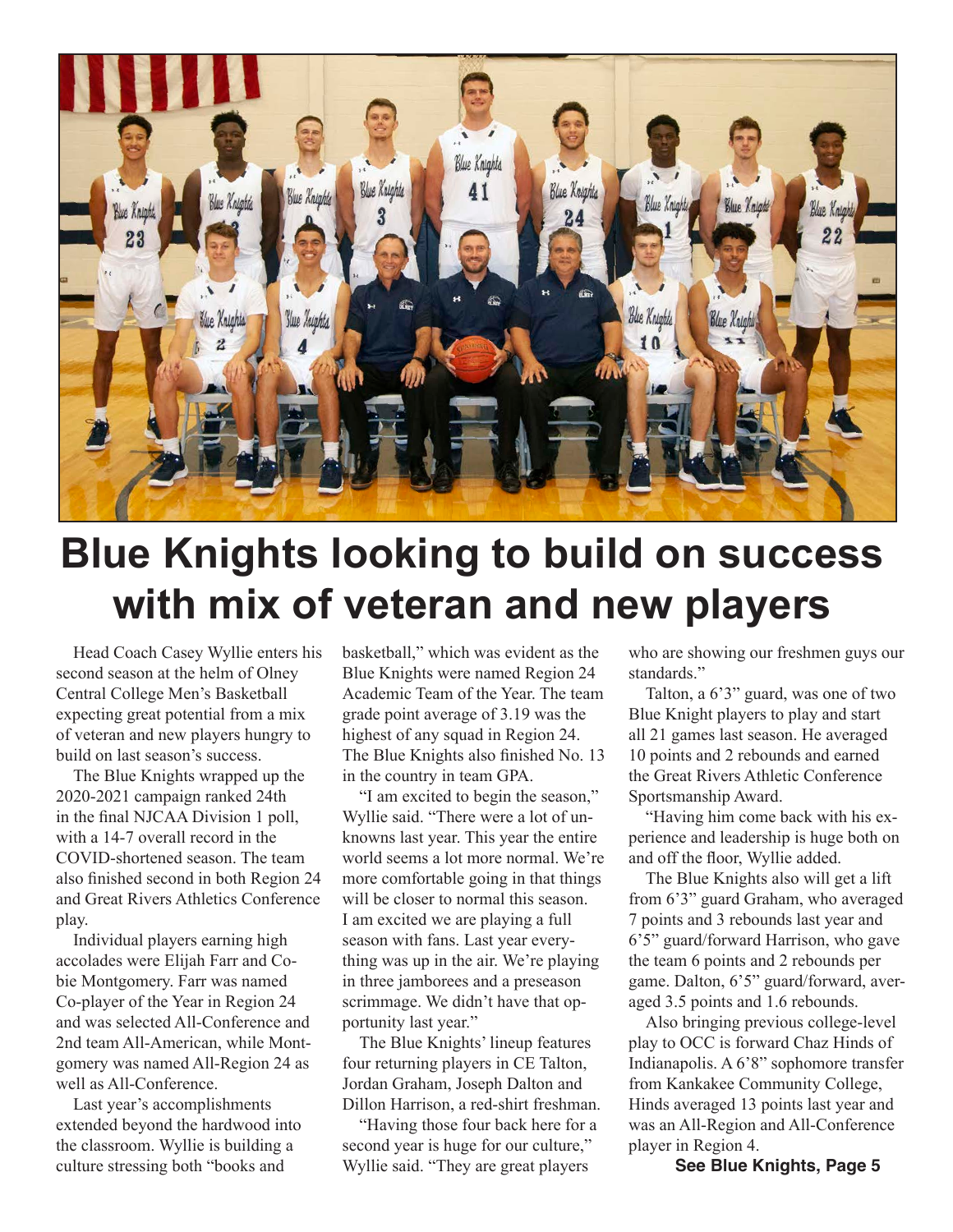#### 1 at www.fafsa. **Sports Schedule**

#### **Baseball**

**Oct. 16 —** OCC at John A. Logan, TBA **Oct. 22** — OCC vs. Brescia, 2 p.m. at home

#### **Softball**

**Oct. 16 — OCC at Southeast Missouri** State, TBA

#### **Men's Basketball**

**Oct. 17 —** OCC at John A. Logan Jamboree, noon

**Oct. 30 —** OCC at Parkland College, 6 p.m.

**Nov. 5 —** Olney Rotary Classic, OCC vs.

Indiana Elite Prep, 7:30 p.m. at home

**Nov. 6 —** OCC Rotary Classic, OCC vs.

Western Kentucky Tech, 3 p.m. at home **Nov. 10 —** OCC vs. Greenville JV, 7 p.m. at home

**Nov. 17 —** OCC vs. Missouri Baptist JV, 6 p.m. at home

**Nov. 19 —** OCC at Brescia JV, 3 p.m.

#### **Women's Basketball**

**Nov. 6 —** OCC at Three Rivers vs. Southern Arkansas, 1 p.m. **Nov. 7 —** OCC at Three Rivers, 3 p.m.

**Nov. 13 —** OCC vs. St. Louis Community College, 1 p.m. at home

### **Math Tutoring**

Are you struggling with a math course or need help raising your grade? Lisa Benson is offering math tutoring from 11 a.m. to 1 p.m. on Tuesday and Thursday and from noon to 1 p.m. on Wednesday. Both 30-minute and one-hour sessions are available.

To schedule an appointment, email Benson at bensonl@iecc.edu.

## **File your FAFSA**

The 2022-2023 FAFSA is now open. Remember, you must complete the FAFSA every year you are attending college. File for free at www.fafsa.gov.

If you have questions, contact the Financial Aid Office.

### **Blue Knights** Continued from Page 4

"Chaz is older and in his third year of college basketball, which is a big benefit for us," Wyllie said.

At center, will be 7'3", 290-pound freshman Tayt Harbour of Kansas City, Kan.

"He brings a different element with his size," Wyllie said. "He will be a tough matchup for teams to guard due to his size and strength and he will give us a rim protector on defense."

Harbour played high school ball at Bishop Miege in Shawnee, Kan., which won a Class 4A State Championship this past season.

Trevor Taylor is a 6'3" guard from Bloomington South High School in Indiana. He averaged 14 points per game and led the team in rebounds and assists. He was ranked No. 42 in the state of Indiana by Prep Hoops.

"He is really quick and can score the ball," Wyllie said. "Look for him to make a big impact."

Noah Gordon, a 6'7" forward, averaged 19 points and 11 rebounds per game at Mt. Vernon High School in Indiana.

"His level of versatility and ability to play inside and out and to score in a variety of ways will make him difficult for other teams to guard," Wyllie said.

Joining Gordon in the forward spot will be 6'6" Rickey Lovette, who played at Montgomery County High School in Mount Sterling, Ky. Lovette was named Second Team All-Region 10 and was ranked as the 13th best player in the state of Kentucky.

Fellow Kentucky standout Eli Brown averaged 16 points and 3 rebounds last year at Paducah Tilghman High School. Prep Hoops ranked the 6'3" guard as the 51st best player in the Bluegrass state last season.

"It is very big for us to get Rickey and Eli," Wyllie said. "They were both very highly sought-after recruits."

Wyllie landed a strong player in Chandler Moore. The 6'4" forward out of Evansville North averaged 18 pounds per game and was First Team All-Southern Indiana Athletic Conference and Hoosier Basketball Coaches All-District 2 Senior Team.

Rashard Harris is a 6'5" guard/forward from Kankakee High School. He averaged 15 points per game and was an Illinois Basketball Coaches Association 3A All-State and Associated Press 3A All-State selection.

"He is a big, strong kid who wins," Wyllie added.

A 6'1" guard, Jordan Hardiek averaged 12 points and 3 rebounds at Teutopolis.

"He is a traditional Teutopolis kid," Wyllie said. "They have a tradition of winning everything they do. He can open things up for us. He works hard, can produce and he can really shoot the ball."

Wyllie and the Blue Knights coaches wanted to get a jump on the season by introducing the new players to OCC before the fall semester began.

"We were able to bring a group of guys here in early August and were able to move half the team in on Aug. 1," Wyllie said. "For the freshmen, it really helped to establish the culture for those guys and get them acclimated to Olney, the school, staff and weight room. The rest came in Aug. 13 and 14. Since then we have been doing workouts and have been in the weight rooms. It's been really beneficial."

He added, "This is a really great group. We have a good mix of experience and youth. We have a lot of guys who are eager to play."